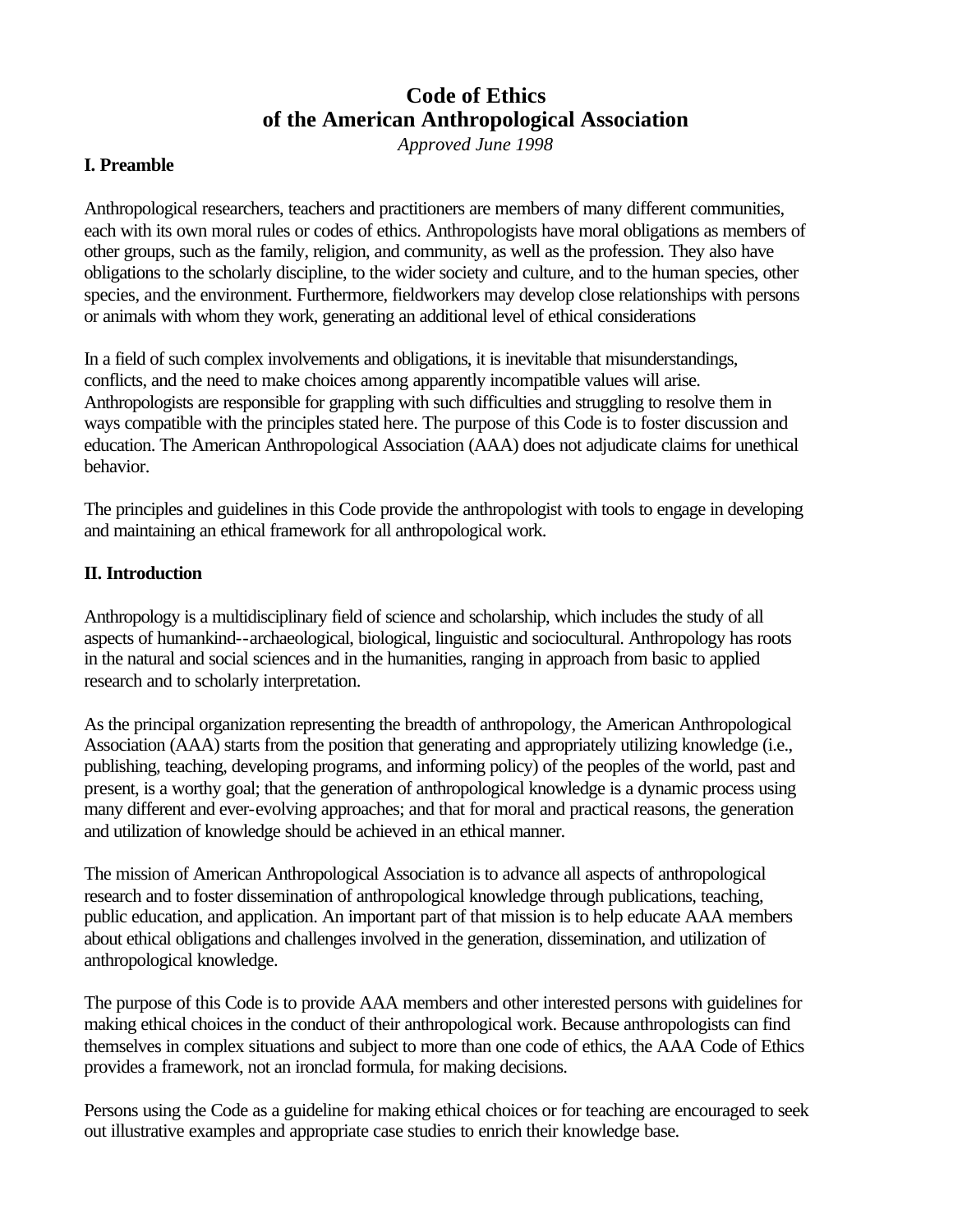Anthropologists have a duty to be informed about ethical codes relating to their work, and ought periodically to receive training on current research activities and ethical issues. In addition, departments offering anthropology degrees should include and require ethical training in their curriculums.

No code or set of guidelines can anticipate unique circumstances or direct actions in specific situations. The individual anthropologist must be willing to make carefully considered ethical choices and be prepared to make clear the assumptions, facts and issues on which those choices are based. These guidelines therefore address *general* contexts, priorities and relationships which should be considered in ethical decision making in anthropological work.

# **III. Research**

In both proposing and carrying out research, anthropological researchers must be open about the purpose(s), potential impacts, and source(s) of support for research projects with funders, colleagues, persons studied or providing information, and with relevant parties affected by the research. Researchers must expect to utilize the results of their work in an appropriate fashion and disseminate the results through appropriate and timely activities. Research fulfilling these expectations is ethical, regardless of the source of funding (public or private) or purpose (i.e., "applied," "basic," "pure," or "proprietary").

Anthropological researchers should be alert to the danger of compromising anthropological ethics as a condition to engage in research, yet also be alert to proper demands of good citizenship or host-guest relations. Active contribution and leadership in seeking to shape public or private sector actions and policies may be as ethically justifiable as inaction, detachment, or noncooperation, depending on circumstances. Similar principles hold for anthropological researchers employed or otherwise affiliated with nonanthropological institutions, public institutions, or private enterprises.

## **A. Responsibility to people and animals with whom anthropological researchers work and whose lives and cultures they study.**

1. Anthropological researchers have primary ethical obligations to the people, species, and materials they study and to the people with whom they work. These obligations can supersede the goal of seeking new knowledge, and can lead to decisions not to undertake or to discontinue a research project when the primary obligation conflicts with other responsibilities, such as those owed to sponsors or clients. These ethical obligations include:

- To avoid harm or wrong, understanding that the development of knowledge can lead to change which may be positive or negative for the people or animals worked with or studied
- To respect the well-being of humans and nonhuman primates
- To work for the long-term conservation of the archaeological, fossil, and historical records
- To consult actively with the affected individuals or group(s), with the goal of establishing a working relationship that can be beneficial to all parties involved
- •

2. Anthropological researchers must do everything in their power to ensure that their research does not harm the safety, dignity, or privacy of the people with whom they work, conduct research, or perform other professional activities. Anthropological researchers working with animals must do everything in their power to ensure that the research does not harm the safety, psychological well-being or survival of the animals or species with which they work.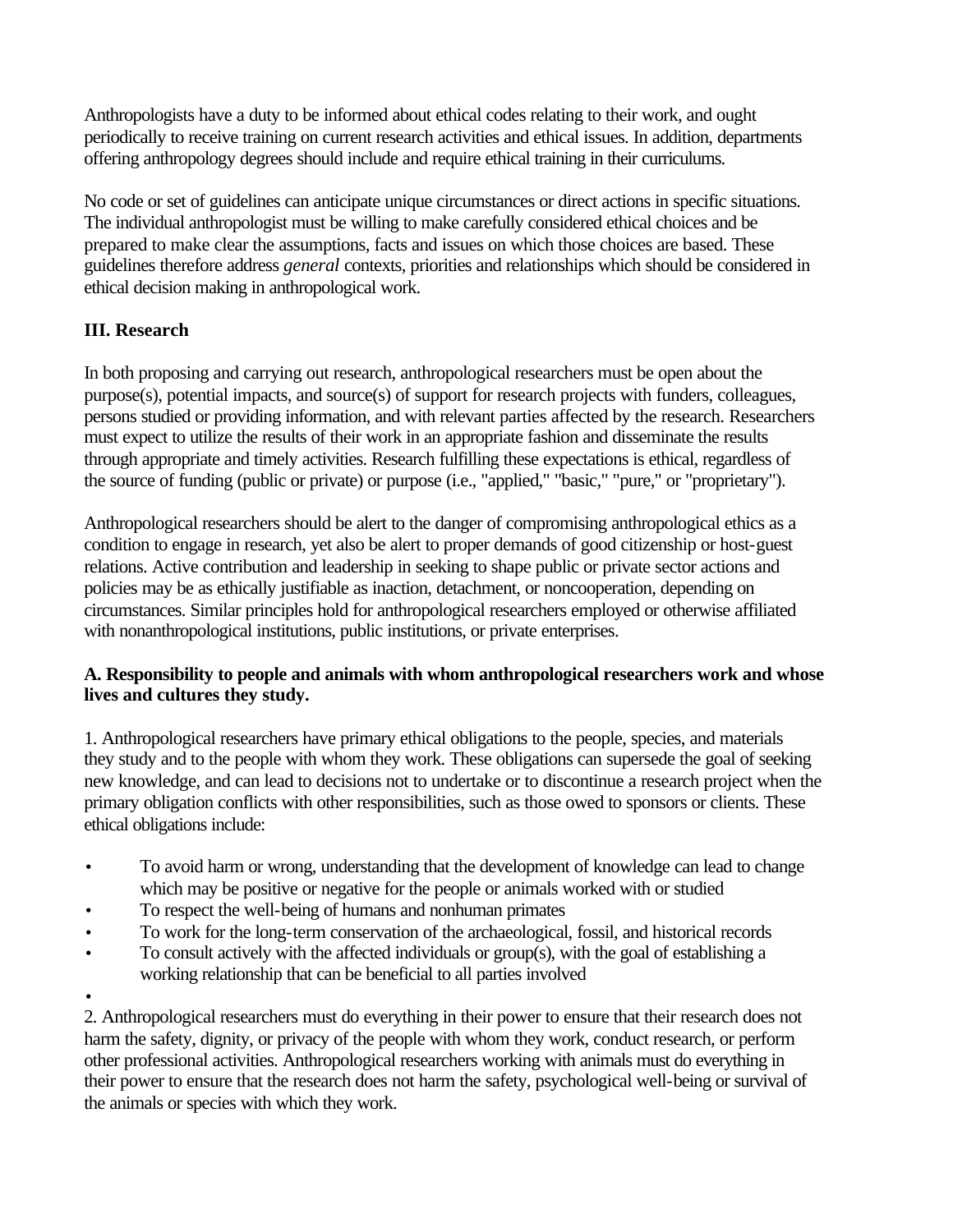3. Anthropological researchers must determine in advance whether their hosts/providers of information wish to remain anonymous or receive recognition, and make every effort to comply with those wishes. Researchers must present to their research participants the possible impacts of the choices, and make clear that despite their best efforts, anonymity may be compromised or recognition fail to materialize.

4. Anthropological researchers should obtain in advance the informed consent of persons being studied, providing information, owning or controlling access to material being studied, or otherwise identified as having interests which might be impacted by the research. It is understood that the degree and breadth of informed consent required will depend on the nature of the project and may be affected by requirements of other codes, laws, and ethics of the country or community in which the research is pursued. Further, it is understood that the informed consent process is dynamic and continuous; the process should be initiated in the project design and continue through implementation by way of dialogue and negotiation with those studied. Researchers are responsible for identifying and complying with the various informed consent codes, laws and regulations affecting their projects. Informed consent, for the purposes of this code, does not necessarily imply or require a particular written or signed form. It is the quality of the consent, not the format, that is relevant.

5. Anthropological researchers who have developed close and enduring relationships (i.e., covenantal relationships) with either individual persons providing information or with hosts must adhere to the obligations of openness and informed consent, while carefully and respectfully negotiating the limits of the relationship.

6. While anthropologists may gain personally from their work, they must not exploit individuals, groups, animals, or cultural or biological materials. They should recognize their debt to the societies in which they work and their obligation to reciprocate with people studied in appropriate ways.

### **B. Responsibility to scholarship and science**

1. Anthropological researchers must expect to encounter ethical dilemmas at every stage of their work, and must make good-faith efforts to identify potential ethical claims and conflicts in advance when preparing proposals and as projects proceed. A section raising and responding to potential ethical issues should be part of every research proposal.

2. Anthropological researchers bear responsibility for the integrity and reputation of their discipline, of scholarship, and of science. Thus, anthropological researchers are subject to the general moral rules of scientific and scholarly conduct: they should not deceive or knowingly misrepresent (i.e., fabricate evidence, falsify, plagiarize), or attempt to prevent reporting of misconduct, or obstruct the scientific/scholarly research of others.

3. Anthropological researchers should do all they can to preserve opportunities for future fieldworkers to follow them to the field.

4. Anthropological researchers should utilize the results of their work in an appropriate fashion, and whenever possible disseminate their findings to the scientific and scholarly community.

5. Anthropological researchers should seriously consider all reasonable requests for access to their data and other research materials for purposes of research. They should also make every effort to insure preservation of their fieldwork data for use by posterity.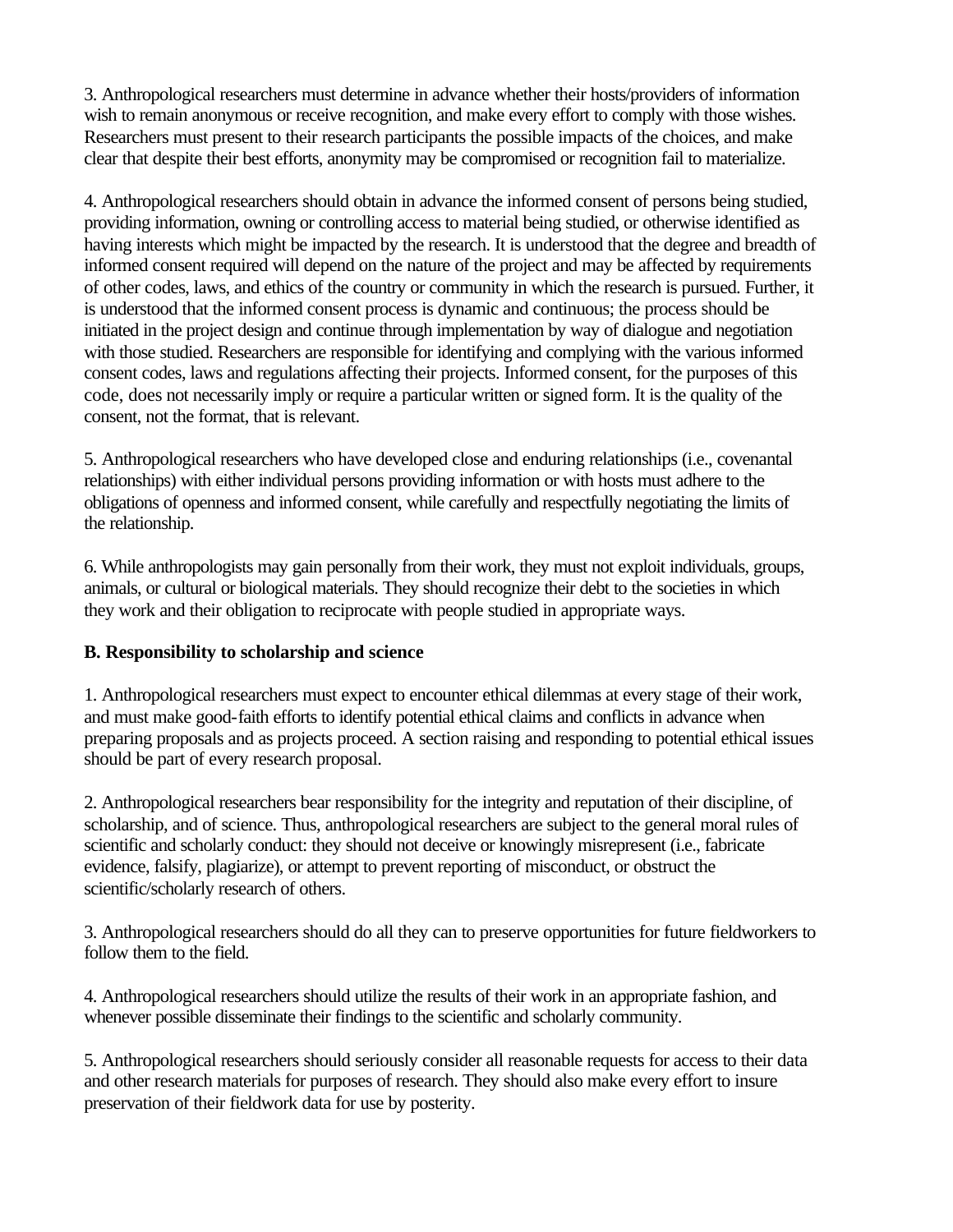## **C. Responsibility to the public**

1. Anthropological researchers should make the results of their research appropriately available to sponsors, students, decision makers, and other nonanthropologists. In so doing, they must be truthful; they are not only responsible for the factual content of their statements but also must consider carefully the social and political implications of the information they disseminate. They must do everything in their power to insure that such information is well understood, properly contextualized, and responsibly utilized. They should make clear the empirical bases upon which their reports stand, be candid about their qualifications and philosophical or political biases, and recognize and make clear the limits of anthropological expertise. At the same time, they must be alert to possible harm their information may cause people with whom they work or colleagues.

2. Anthropologists may choose to move beyond disseminating research results to a position of advocacy. This is an individual decision, but not an ethical responsibility.

## **IV. Teaching**

#### **Responsibility to students and trainees**

While adhering to ethical and legal codes governing relations between teachers/mentors and students/trainees at their educational institutions or as members of wider organizations, anthropological teachers should be particularly sensitive to the ways such codes apply in their discipline (for example, when teaching involves close contact with students/trainees in field situations). Among the widely recognized precepts which anthropological teachers, like other teachers/mentors, should follow are:

1. Teachers/mentors should conduct their programs in ways that preclude discrimination on the basis of sex, marital status, "race," social class, political convictions, disability, religion, ethnic background, national origin, sexual orientation, age, or other criteria irrelevant to academic performance.

2. Teachers'/mentors' duties include continually striving to improve their teaching/training techniques; being available and responsive to student/trainee interests; counseling students/ trainees realistically regarding career opportunities; conscientiously supervising, encouraging, and supporting students'/trainees' studies; being fair, prompt, and reliable in communicating evaluations; assisting students/trainees in securing research support; and helping students/trainees when they seek professional placement.

3. Teachers/mentors should impress upon students/trainees the ethical challenges involved in every phase of anthropological work; encourage them to reflect upon this and other codes; encourage dialogue with colleagues on ethical issues; and discourage participation in ethically questionable projects.

4. Teachers/mentors should publicly acknowledge student/trainee assistance in research and preparation of their work; give appropriate credit for coauthorship to students/trainees; encourage publication of worthy student/trainee papers; and compensate students/trainees justly for their participation in all professional activities.

5. Teachers/mentors should beware of the exploitation and serious conflicts of interest which may result if they engage in sexual relations with students/trainees. They must avoid sexual liaisons with students/trainees for whose education and professional training they are in any way responsible.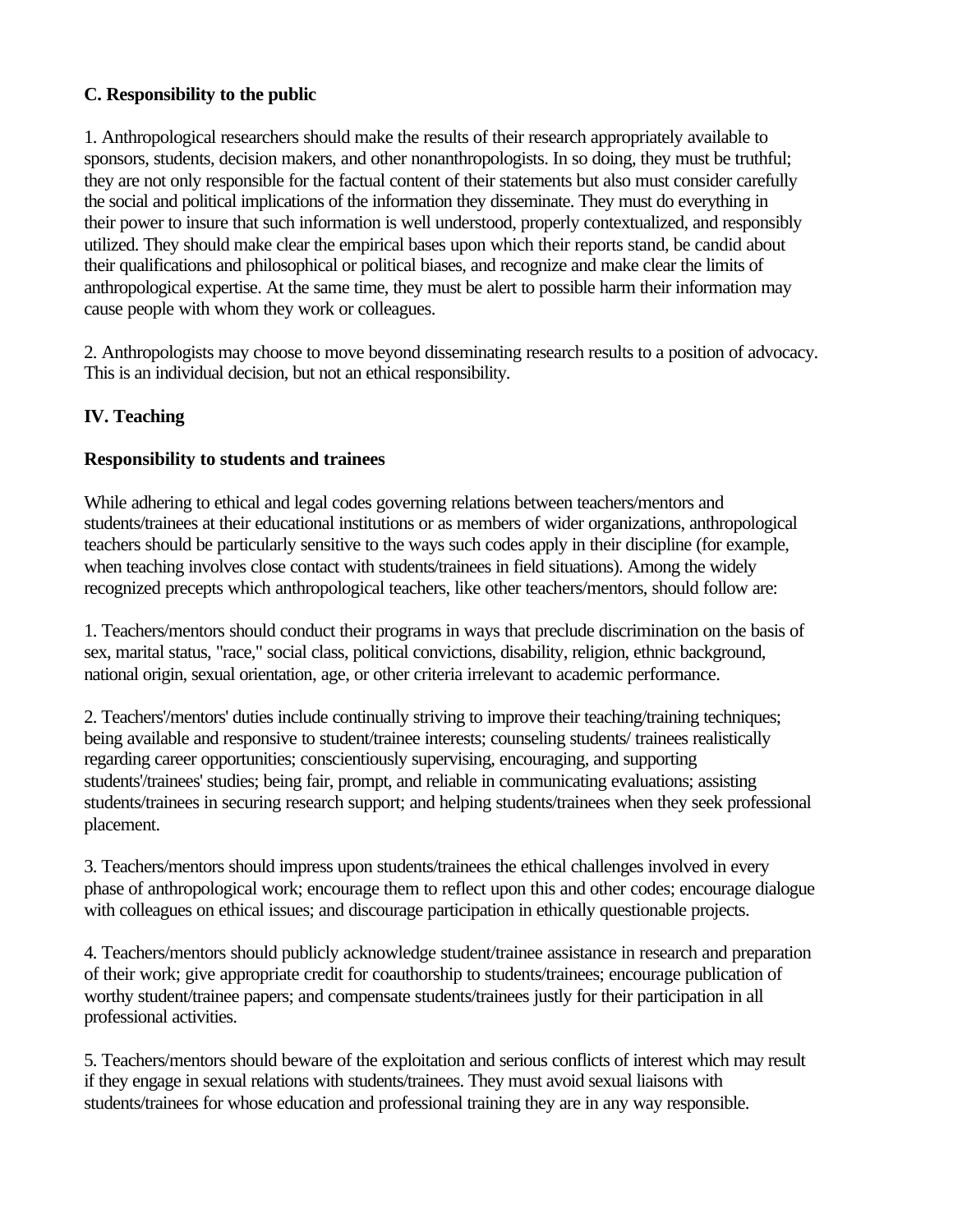# **V. Application**

1. The same ethical guidelines apply to all anthropological work. That is, in both proposing and carrying out research, anthropologists must be open with funders, colleagues, persons studied or providing information, and relevant parties affected by the work about the purpose(s), potential impacts, and source(s) of support for the work. Applied anthropologists must intend and expect to utilize the results of their work appropriately (i.e., publication, teaching, program and policy development) within a reasonable time. In situations in which anthropological knowledge is applied, anthropologists bear the same responsibility to be open and candid about their skills and intentions, and monitor the effects of their work on all persons affected. Anthropologists may be involved in many types of work, frequently affecting individuals and groups with diverse and sometimes conflicting interests. The individual anthropologist must make carefully considered ethical choices and be prepared to make clear the assumptions, facts and issues on which those choices are based.

2. In all dealings with employers, persons hired to pursue anthropological research or apply anthropological knowledge should be honest about their qualifications, capabilities, and aims. Prior to making any professional commitments, they must review the purposes of prospective employers, taking into consideration the employer's past activities and future goals. In working for governmental agencies or private businesses, they should be especially careful not to promise or imply acceptance of conditions contrary to professional ethics or competing commitments.

3. Applied anthropologists, as any anthropologist, should be alert to the danger of compromising anthropological ethics as a condition for engaging in research or practice. They should also be alert to proper demands of hospitality, good citizenship and guest status. Proactive contribution and leadership in shaping public or private sector actions and policies may be as ethically justifiable as inaction, detachment, or noncooperation, depending on circumstances.

### **VI. Epilogue**

Anthropological research, teaching, and application, like any human actions, pose choices for which anthropologists individually and collectively bear ethical responsibility. Since anthropologists are members of a variety of groups and subject to a variety of ethical codes, choices must sometimes be made not only between the varied obligations presented in this code but also between those of this code and those incurred in other statuses or roles. This statement does not dictate choice or propose sanctions. Rather, it is designed to promote discussion and provide general guidelines for ethically responsible decisions.

### **VII. Acknowledgments**

This Code was drafted by the Commission to Review the AAA Statements on Ethics during the period January 1995-March 1997. The Commission members were James Peacock (Chair), Carolyn Fluehr-Lobban, Barbara Frankel, Kathleen Gibson, Janet Levy, and Murray Wax. In addition, the following individuals participated in the Commission meetings: philosopher Bernard Gert, anthropologists Cathleen Crain, Shirley Fiske, David Freyer, Felix Moos, Yolanda Moses, and Niel Tashima; and members of the American Sociological Association Committee on Ethics. Open hearings on the Code were held at the 1995 and 1996 annual meetings of the American Anthropological Association. The Commission solicited comments from all AAA Sections. The first draft of the AAA Code of Ethics was discussed at the May 1995 AAA Section Assembly meeting; the second draft was briefly discussed at the November 1996 meeting of the AAA Section Assembly.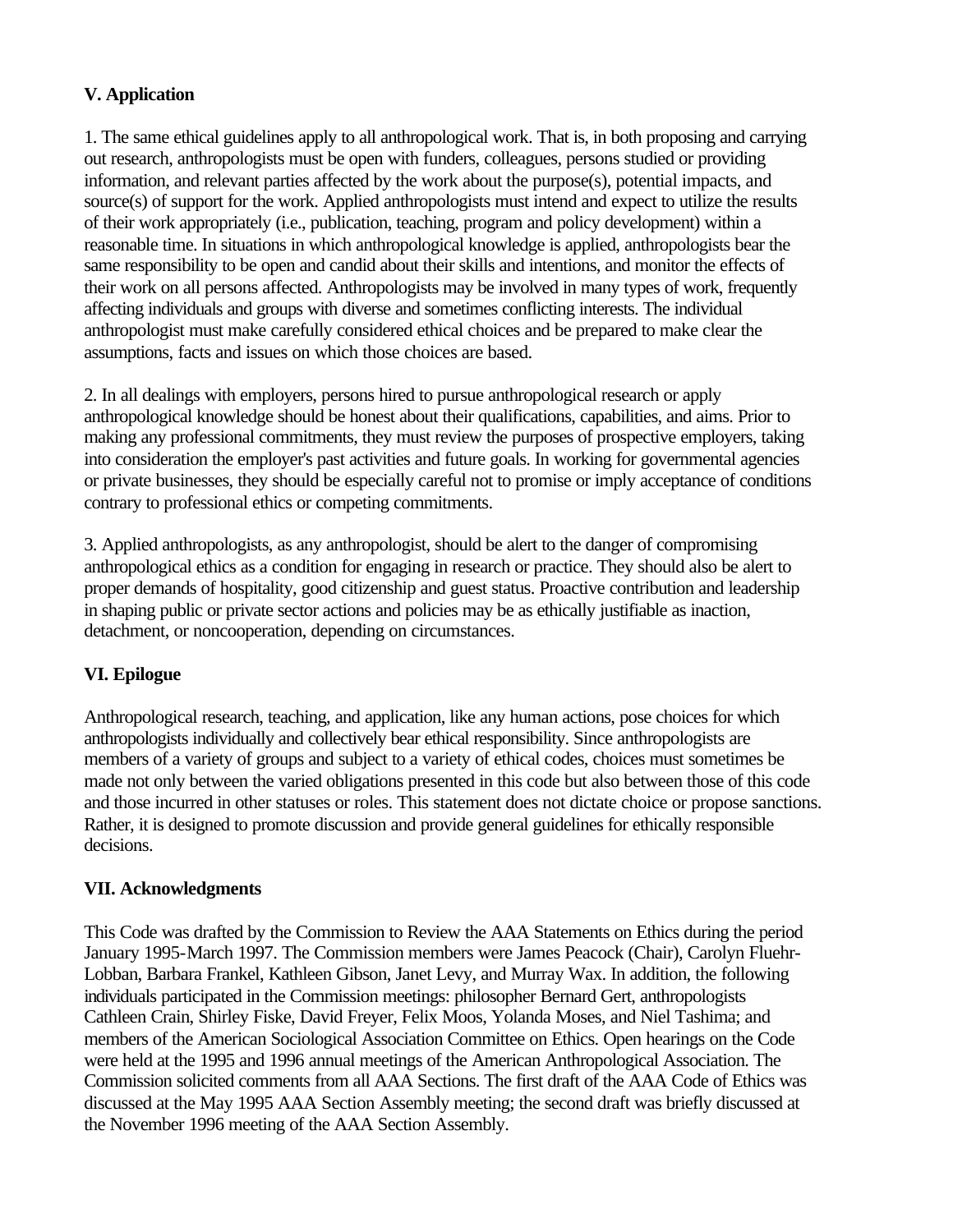The Final Report of the Commission was published in the September 1995 edition of the *Anthropology Newsletter* and on the AAA web site (http://www.aaanet.org). Drafts of the Code were published in the April 1996 and 1996 annual meeting edition of the *Anthropology Newsletter* and the AAA web site, and comments were solicited from the membership. The Commission considered all comments from the membership in formulating the final draft in February 1997. The Commission gratefully acknowledge the use of some language from the codes of ethics of the National Association for the Practice of Anthropology and the Society for American Archaeology.

## **VIII. Other Relevant Codes of Ethics**

The following list of other Codes of Ethics may be useful to anthropological researchers, teachers and practitioners:

#### **Animal Behavior Society**

1991 Guidelines for the Use of Animals in Research. *Animal Behavior* 41:183-186.

#### **American Board of Forensic Examiners**

n.d. *Code of Ethical Conduct.* (American Board of Forensic Examiners, 300 South Jefferson Avenue, Suite 411, Springfield, MO 65806).

### **Archaeological Institute of America**

1991 Code of Ethics. *American Journal of Archaeology* 95:285. 1994 *Code of Professional Standards.* (Archaeological Institute of America, 675 Commonwealth Ave, Boston, MA 02215-1401. Supplements and expands but does not replace the earlier Code of Ethics).

### **National Academy of Sciences**

1995 *On Being a Scientist: Responsible Conduct in Research.* 2nd edition. Washington, D.C.: National Academy Press (2121 Constitution Avenue, NW, Washington, D.C. 20418).

### **National Association for the Practice of Anthropology**

1988 *Ethical Guidelines for Practitioners.*

#### **Sigma Xi**

1992 Sigma Xi Statement on the Use of Animals in Research. *American Scientist* 80:73-76.

#### **Society for American Archaeology**

1996 *Principles of Archaeological Ethics.* (Society for American Archaeology, 900 Second Street, NE, Suite 12, Washington, D.C. 20002-3557).

### **Society for Applied Anthropology**

1983 *Professional and Ethical Responsibilities.* (Revised 1983).

#### **Society of Professional Archaeologists**

1976 *Code of Ethics, Standards of Research Performance and Institutional Standards.* (Society of Professional Archaeologists, PO Box 60911, Oklahoma City, OK 73146-0911).

### **United Nations**

1948 Universal Declaration of Human Rights.